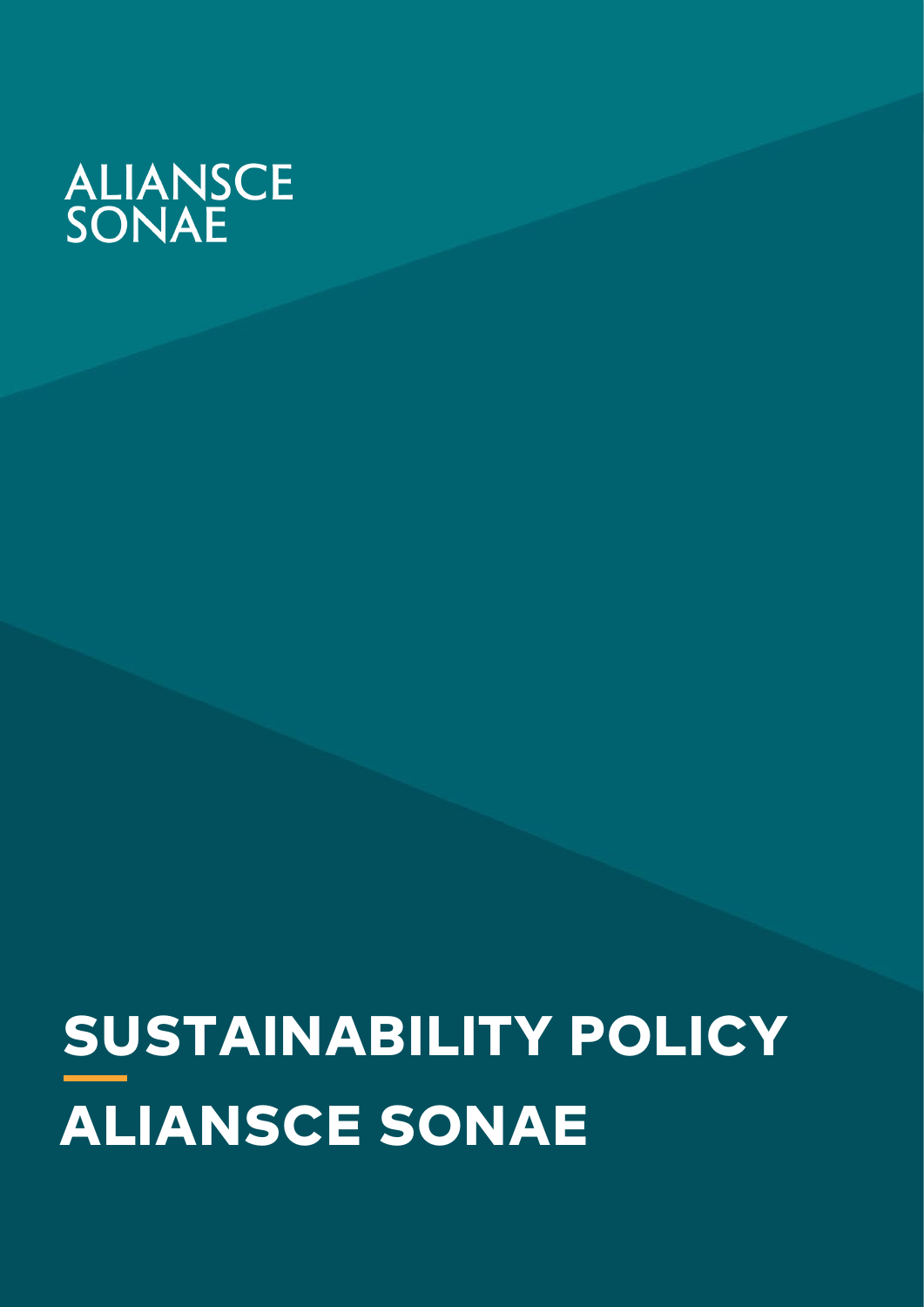

The Sustainability Policy aims to demonstrate the Company's commitment to sustainable development, guiding the management, the values, and all employees in consolidating the strategy of business sustainability.

# **1. SCOPE**

This Policy applies to Aliansce Sonae Shopping Centers S.A., all companies, directly or indirectly, controlled by or under the same control and the shopping malls in which, directly or indirectly, Aliansce Sonae holds ownership ("Aliansce Sonae"), to employees, directors, Regional Directors, Superintendents, Shopping Mall Managers and representatives of Aliansce Sonae or Shopping Malls that it manages ("Employees").

# **2. PRINCIPLES**

#### 2.1. ENVIRONMENTAL PRESERVATION

 Avoid and minimize the environmental impacts arising from its activities by managing the sustainable use of natural resources and pollution prevention.

**Promote eco-efficient management of energy and water consumption and adequate** waste management throughout Aliansce Sonae's operation.

#### 2.2. SOCIAL DEVELOPMENT

 Protect human rights, respecting fundamental freedoms, combating slave and child labor, and minors' sexual exploitation.

**Protect labor rights and continuously progress in employee management, offering the** best working conditions, health and safety, creating opportunities for personal and professional growth, in an environment that everyone is proud to be a part of, with special emphasis on:

- a) The prevention of accidents at work and occupational illnesses;
- b) Equity in remuneration;
- c) Combating discrimination in all its forms, moral and sexual harassment, child labor, and forced or compulsory labor;
- d) Valuing diversity (which is dealt with separately in the Diversity Policy);
- e) Free union association and the right to collective bargaining; and
- f) Providing continuous training.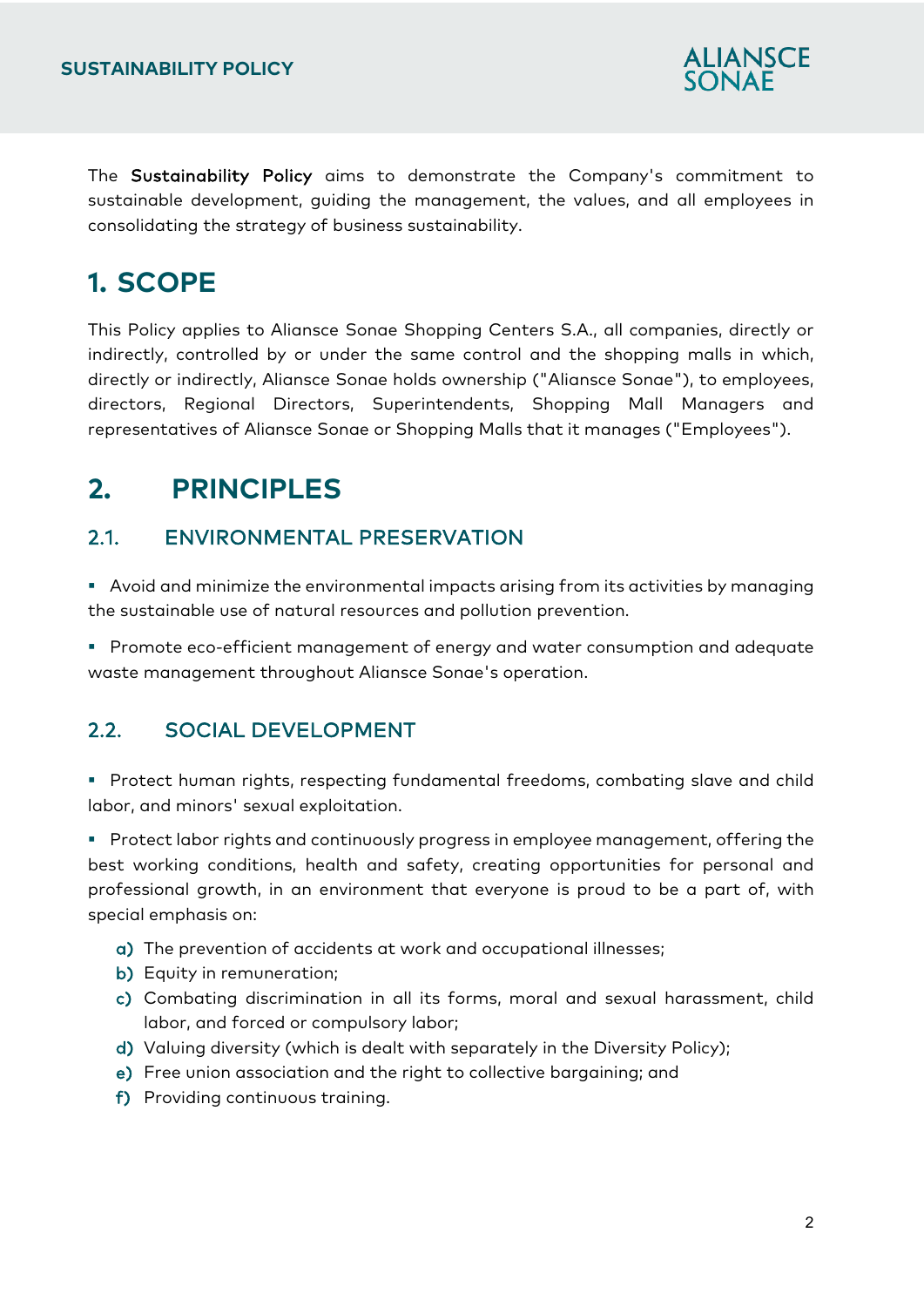

**Invest in education in all its forms, making our capillarity and diffusive power available** to the well-being of the population, aiming to transform the reality of the communities where it operates, allowing them to be inserted with dignity in the Brazilian society.

#### 2.3. GOVERNANCE

 Maintain relationships with all stakeholders based on ethics, transparency, and legality to legitimize financial results, including through the adoption of a code of conduct that establishes ethical principles, which should guide employees and third parties.

 Seek competitiveness, aiming at the sustained improvement of results, continuously perfecting processes and services.

 Repudiate corrupt practices and promote ethical and transparent relations with all publics, not admitting relations with any interested party related to organized crime, illegal activities, or terrorism.

### **3. STRATEGIC GUIDELINES**

The Company has 4 priority strategic guidelines related to themes with the greatest potential for generating positive value and mitigating negative business impacts:

#### 3.1. ECO-EFFICIENT MANAGEMENT

 Establish long-term goals for efficient management and continuous improvement of water and energy consumption, waste generation, and greenhouse gas emissions.

**IDENTIFY ECO-efficiency indicators in the Company's processes.** 

 Set annual eco-efficiency targets to achieve gains that meet the Company's commitments.

#### 3.2. SUSTAINABLE CONSTRUCTION

In the development and construction of new malls, always seek the technical alternative, as long as it is economically viable, to:

 Adapt the design and construction to the LEED (Leadership in Energy and Environmental Design) certification parameters and meet the legal requirements of Environment and Occupational Safety and Occupational Health compatible with ISO 14001 and ISO 45001 standards during construction;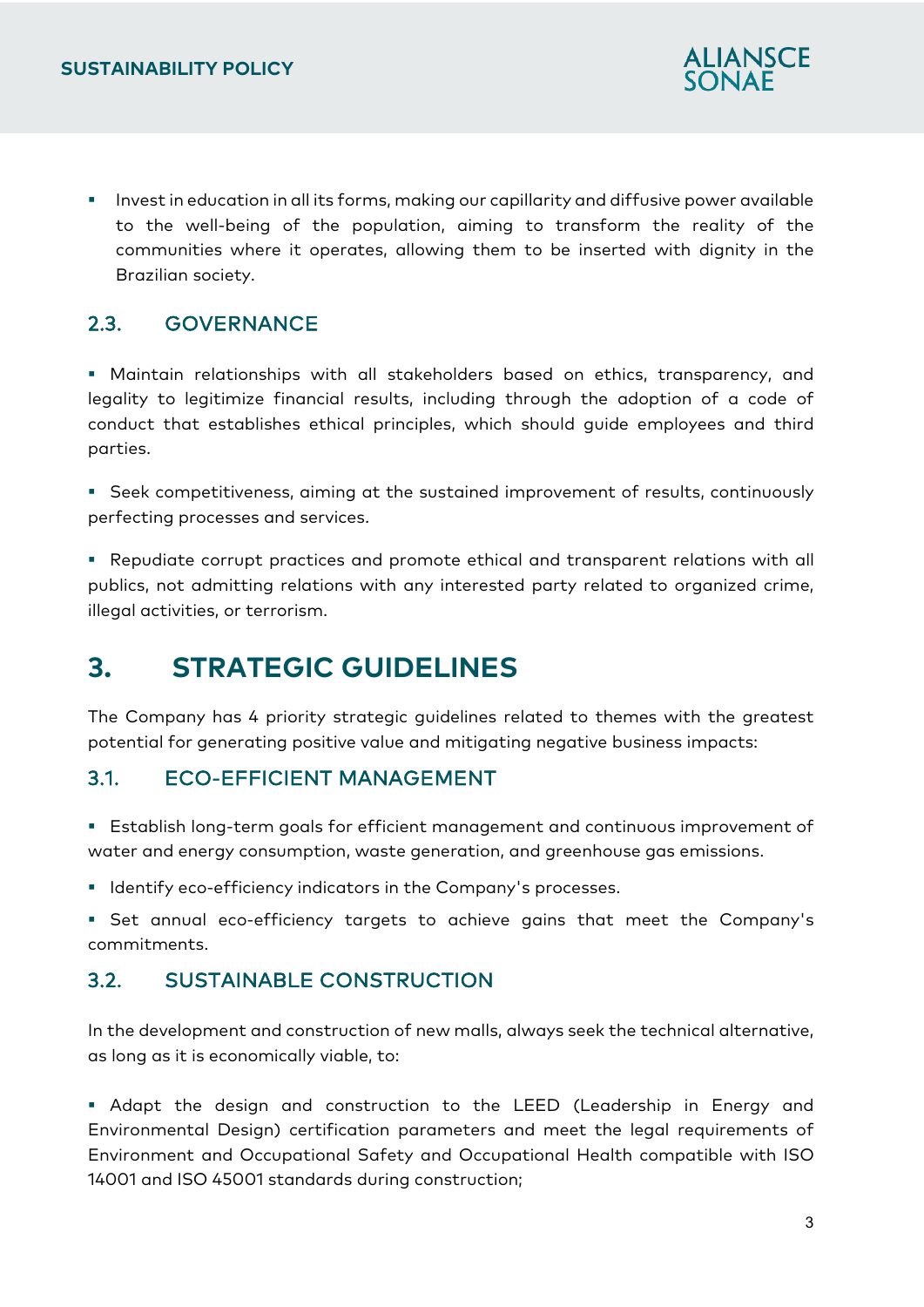

- **IDENTIFY EXAM** Indicators in design and construction processes;
- Establish project sustainability goals to be achieved at the end of construction that meet the commitments made in this Policy; and
- Seek solutions to ensure accessibility of people with disabilities (PwD).

#### 3.3. ENGAGEMENT OF EMPLOYEES, RETAILERS, SUPPLIERS, AND **CONSUMERS**

#### EMPLOYEES

 Empower and raise employees' awareness to be the protagonists of the Company's sustainability actions. Training and awareness measures should also be applied to the Management and the Board of Directors, reinforcing leaders' knowledge about socioenvironmental aspects.

Set sustainability goals and encourage and reward their achievement.

#### RETAILERS

 Develop partnership relations with its tenants, seeking to promote their awareness and sensitivity of sustainability-related issues.

#### SUPPLIERS

 Consider sustainability among the criteria for selection, acquisition, and purchases and performance evaluation of suppliers of products and services.

#### **CUSTOMER**

 Use communication tools with the customer to promote their education on sustainability and encourage them to adopt conscious consumption habits as a way to boost sustainable development.

#### 3.4. INVESTMENTS IN THE COMMUNITIES

 Establish a good relationship with the community and public authorities, favoring dialogue, anticipation in resolving the community's demands, and overcoming any eventual damage.

 Consider, in the definition of projects supported by the Company, (the appreciation of) local actors' protagonism in each project, the monitoring of indicators and goals of the supported projects, and the communication of results.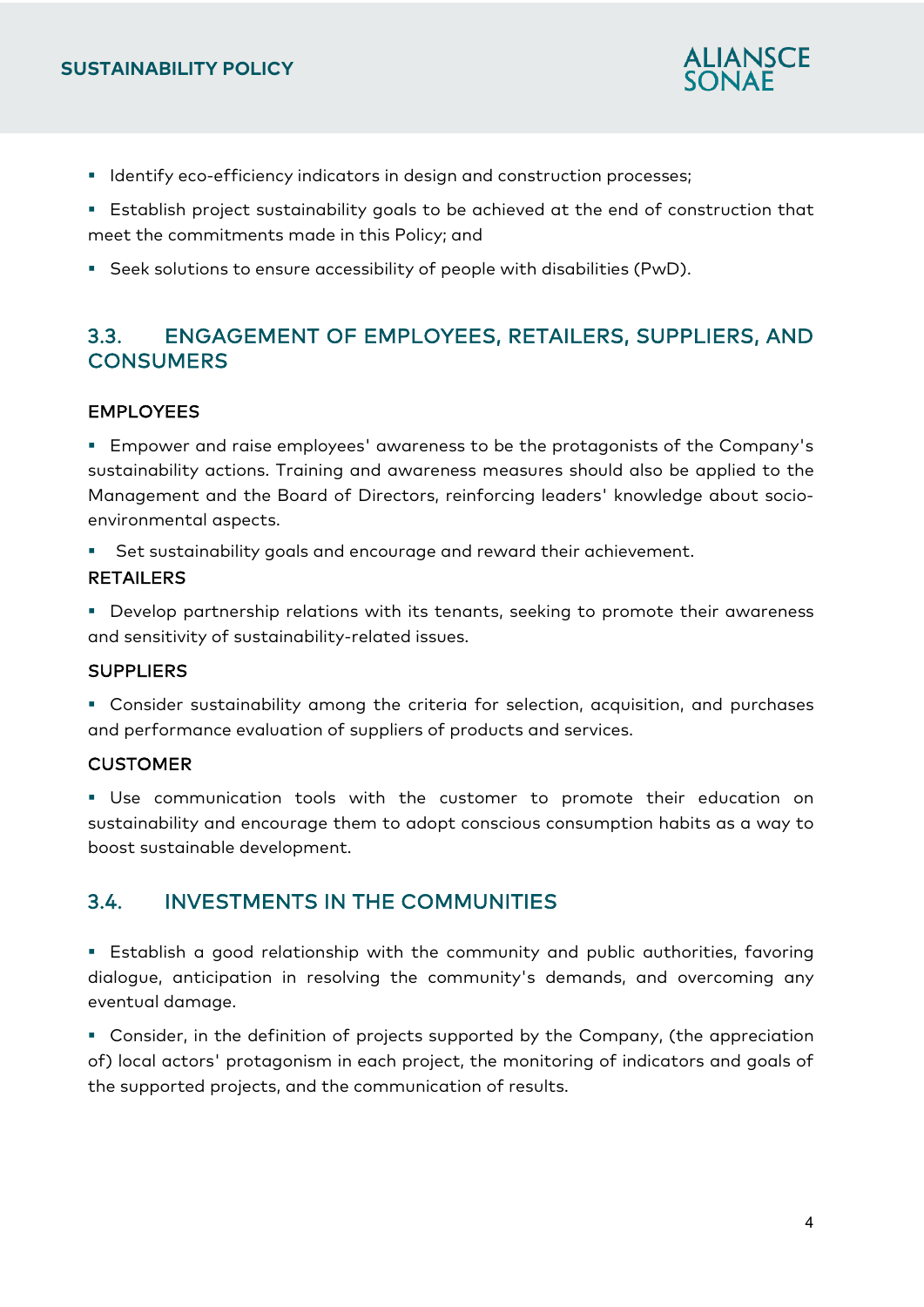

**Prioritize investment in education in any of its forms to improve socio-economic** conditions of the underprivileged communities neighboring the assets, defining an educational program or project to receive voluntary work from employees, investments, and support, with the following themes:

- a) Educational and Cultural Projects: long-term projects and programs, of educational nature, for children, young people, and adults from the underprivileged communities surrounding the assets.
- b) Educational Campaigns, Actions and Events: with guiding and pre-emptive purposes, in the areas of health, well-being and environmental preservation.
- c) Donation Campaigns: regularly carried out in the shopping malls, under the brand "Aliansce Sonae Solidarity".

## **4. COMMITMENTS**

The Company will adhere to a voluntary international commitment related to sustainable development issues to be defined by the ESG Commission.

# **5. RESPONSIBILITIES**

Management for sustainability is everyone's responsibility in their day-to-day life, regardless of their area of activity or hierarchical level. The Ethics and ESG Committee, directly linked to the Board of Directors and the ESG Committee, composed of Board of Directors Members, are the areas responsible for maintaining the conditions for the engagement of all those involved for sustainability.

The Ethics and ESG Committee, composed of members appointed by the Board of Directors, has the responsibility to:

- a) guide the strategy and establish the priority of actions related to environmental, social, and governance (ESG) issues in the Company;
- b) guide the development and strategy of the Company's Compliance Program; and
- c) review and approve internal policies and regulations related to ethics, governance, compliance, and sustainability.

The ESG Commission, composed of statutory directors and executives of Aliansce Sonae, has the responsibility to:

- a) propose to the Committee strategies related to environmental, social, and governance (ESG) issues in the Company, establishing priorities;
- b) manage actions to implement the strategy and disseminate the ESG culture;